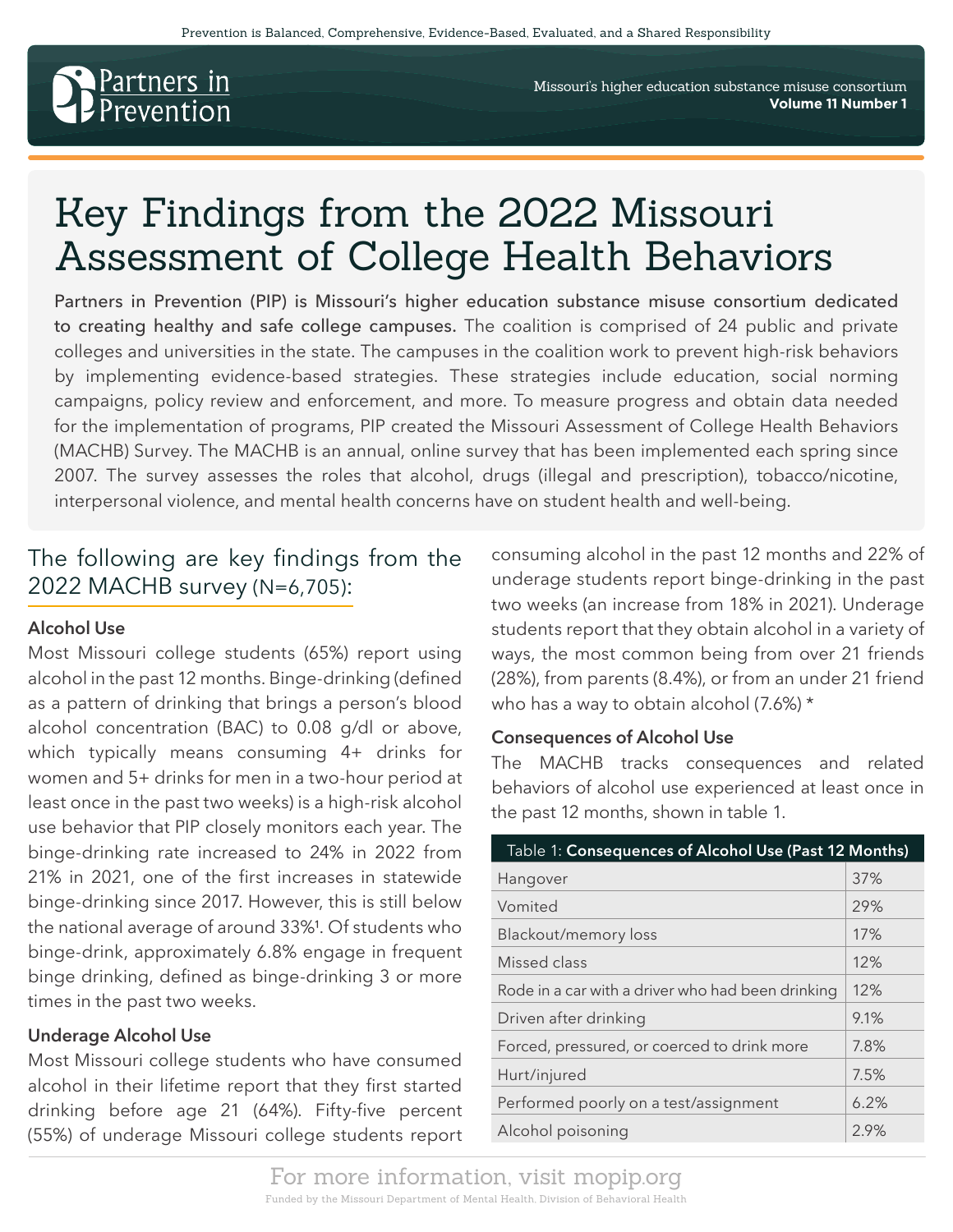#### **Hazing in Group Organizations**

84% of Missouri college students are currently involved in campus activities or organizations. The definition of hazing is having to participate in an expected activity as a condition of joining a group, though students are often hesitant to label these activities as 'hazing' so this term is not used in the survey questions. While most students (87%) have not had to participate in expected activities as a condition of joining the group, 13% have. The top 3 activities that students report experiencing are 'singing/chanting alone or with group members in public, not related to an event, game or practice' (3.7%), 'participating in a drinking game' (3.0%), and 'depriving yourself of sleep' (2.6%)\* Seventeen percent (17%) of these students considered at least one of the activities to be humiliating, degrading, abusive, or a danger to self/others, regardless of anyone's willingness to participate in the activities.

## **Cannabis Use**

The percentage of students who report using cannabis in the past 12 months remained steady at 27% in 2022 and approximately 12% of students report using cannabis one or more times per week. Of students who report using cannabis, 36% report driving after use at least once in the past 12 months. Related to perceptions of others' use, though 71% of students have not used cannabis in the past year, only 7.6% of students believe that their peers do not use cannabis. Among students who use cannabis, about one-quarter (26%) have intentions to change the way they use (thinking about, feeling ready, or currently trying to use cannabis less often or quit).

Only about 1 in 10 (9.7%) students report having a medical card/prescription for cannabis in Missouri. Additionally, 15% of Missouri college students have used a CBD (cannabidiol) product in the past year, and while CBD is legal to purchase, it is not well regulated and can contain THC (tetrahydrocannabinol, the psychoactive component in cannabis).

New questions about cannabis were added to the 2022 survey about traveling to obtain cannabis and intentions to use cannabis if it were made legal for

adult/recreational use in Missouri. Sixteen percent (16%) of students say they have traveled to another state to purchase cannabis at least once. Over half (54%) of students say they would not start using cannabis if it were made legal for adult/recreational use, 24% said yes, they would, and 20% said they are unsure.

#### **Illegal and Prescription Drug Use**

Approximately 5.4% of students report using at least one illegal drug (not including cannabis) in the past 12 months and use rates of various types are shown in table 2.

| Table 2: Illegal Drug Use (Past 12 Months)               |      |  |
|----------------------------------------------------------|------|--|
| Other drugs<br>(ecstasy/MDMA, LSD, PCP, mushrooms, etc.) | 4.8% |  |
| Cocaine                                                  | 1.7% |  |
| Heroin                                                   | 0.4% |  |

Approximately 6.3% of Missouri college students report prescription drug use without a doctor's prescription in the past 12 months. Additionally, 4.9% of students with a valid prescription report using in a manner other than prescribed in the past 12 months. Of students who report misuse of either type, 29% have combined them with alcohol at least once, which can have serious health effects. Rates of misuse both with and without a prescription are shown in table 3.

| Table 3: Prescription Drug Misuse (Past 12 Months) |                               |                     |  |
|----------------------------------------------------|-------------------------------|---------------------|--|
|                                                    | Without valid<br>prescription | Own<br>prescription |  |
| Stimulants<br>(Adderall, Ritalin, etc.)            | 3.1%                          | 1.5%                |  |
| Pain medications<br>(Oxycontin, Vicodin, etc.)     | 1.5%                          | 1.7%                |  |
| Benzodiazepines/sedatives<br>(Xanax, Valium, etc.) | 1.2%                          | 0.9%                |  |
| Sleep medications<br>(Ambien, Halcion, etc.)       | 1.1%                          | 0.9%                |  |

#### **Tobacco and Nicotine Use**

Twenty-four percent (24%) of Missouri college students report using tobacco/nicotine products at least once in the past 12 months. Usage rates for various types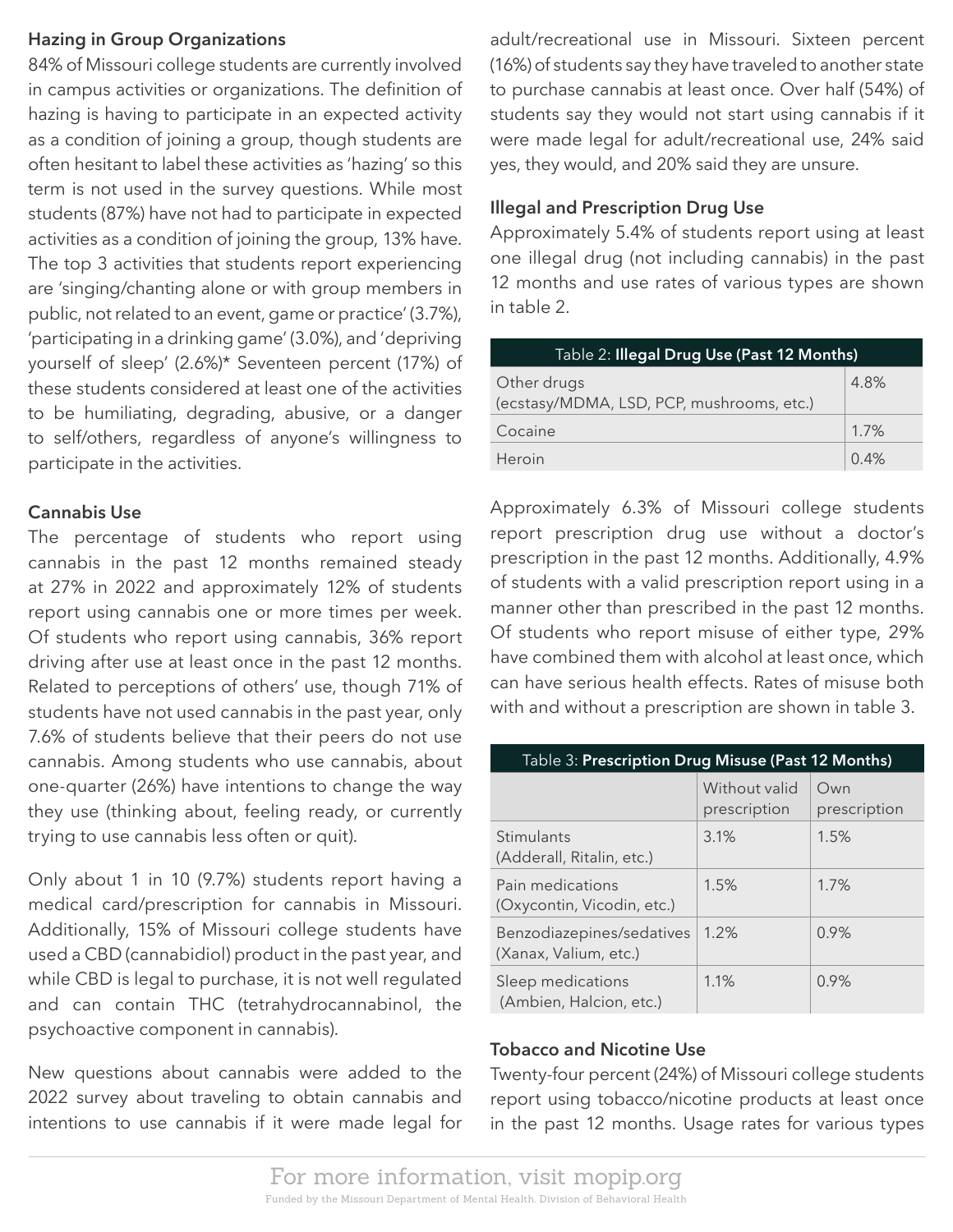are as follows: e-cigarettes/vaporizers – includes JUUL/ Puff Bar, etc. (20%), cigarettes (9.2%), cigars (3.3%), smokeless tobacco (2.4%), and hookah (2.0%). The MACHB surveys from 2019-2021 included JUUL as a separate product category, but in 2022 was grouped into the e-cigarette/vaporizer category. \*Among students who have used e-cigarettes in the past year, almost half (46%) report using every day.

In 2022, new questions were added to the survey about consequences of tobacco/nicotine use experienced in the past 12 months, the most common being feeling restless when unable to access tobacco/nicotine (17%), feeling irritable/frustrated/angry when unable to access tobacco/nicotine (17%), and needing to take a tobacco/nicotine break to make it through academic events such as class, webinars, etc. (15%).\* Other new questions focused on motivations for wanting to quit using tobacco/nicotine, the top 3 being 'not wanting to have a habit I will regret' (54%), the high cost of tobacco products (47%), and the potential for getting sick/developing a lasting disease (46%).\*

## **Interpersonal Violence**

Almost one-third (31%) of Missouri college students report experiencing an abusive relationship in their lifetime, and 15% report an abusive relationship in the past 12 months.

Approximately 24% of Missouri college students report experiencing non-consensual sexual contact (NCSC) in their lifetime, and 6.5% report NCSC in the past 12 months. Of all NCSC, 4.9% occurred while the student was attending their current college or university. The majority of NCSC occurred off-campus and not related to university events (42%) or oncampus in residence halls (18%) \*.

Approximately 5.6% of Missouri college students report experiencing stalking in the past 12 months, and the most common tools/methods to make students feel fearful include cell phones (50%), social networks (49%), or showing up in-person outside their residence (25%). \*

#### **Well-Being**

In 2022, questions about stress levels were included in the survey, and 38% of students report that their stress in the past 2 weeks was overwhelming or unbearable. The most common source of stress is school/academics (89%), followed by financial concerns (52%) and time management (52%) \*.

Other well-being questions related to typical hours of sleep and thriving/flourishing are also included on the survey. Fifty-eight percent (58%) of students report that they get 7 or more hours of sleep on a typical school night. Questions on flourishing related to feelings of purpose, being engaged, and having positive self-esteem were reported highly among students, with the average score on the flourishing scale being 44.66 (on a scale ranging from 7 to 56). Click here for more information on the flourishing scale from Diener et al.

Finally, questions related to food insecurity in the past 30 days are included on the survey. Students who report sometimes, very often or always experiencing issues with food security are shown in table 4.

| Table 4: Food Insecurity (Past 30 Days)                                   |     |  |
|---------------------------------------------------------------------------|-----|--|
| I couldn't afford to eat balanced meals                                   | 28% |  |
| I worried whether my food would run out<br>before I got money to buy more | 27% |  |
| The food I bought just didn't last and I didn't<br>have money to get more | 19% |  |

#### **Mental Health**

Missouri college students self-report experiencing issues related to mental health in the past 12 months, the most common being anxiety (70%), depression (55%), panic attacks (30%), and chronic sleep issues (28%). \* Students are also asked to report if their mental health concern had been diagnosed by a mental health or medical professional. Half (50%) of those who had experienced a mental health concern had not received a diagnosis, 34% report being diagnosed with an anxiety disorder, and 23% report being diagnosed with major depression. \*